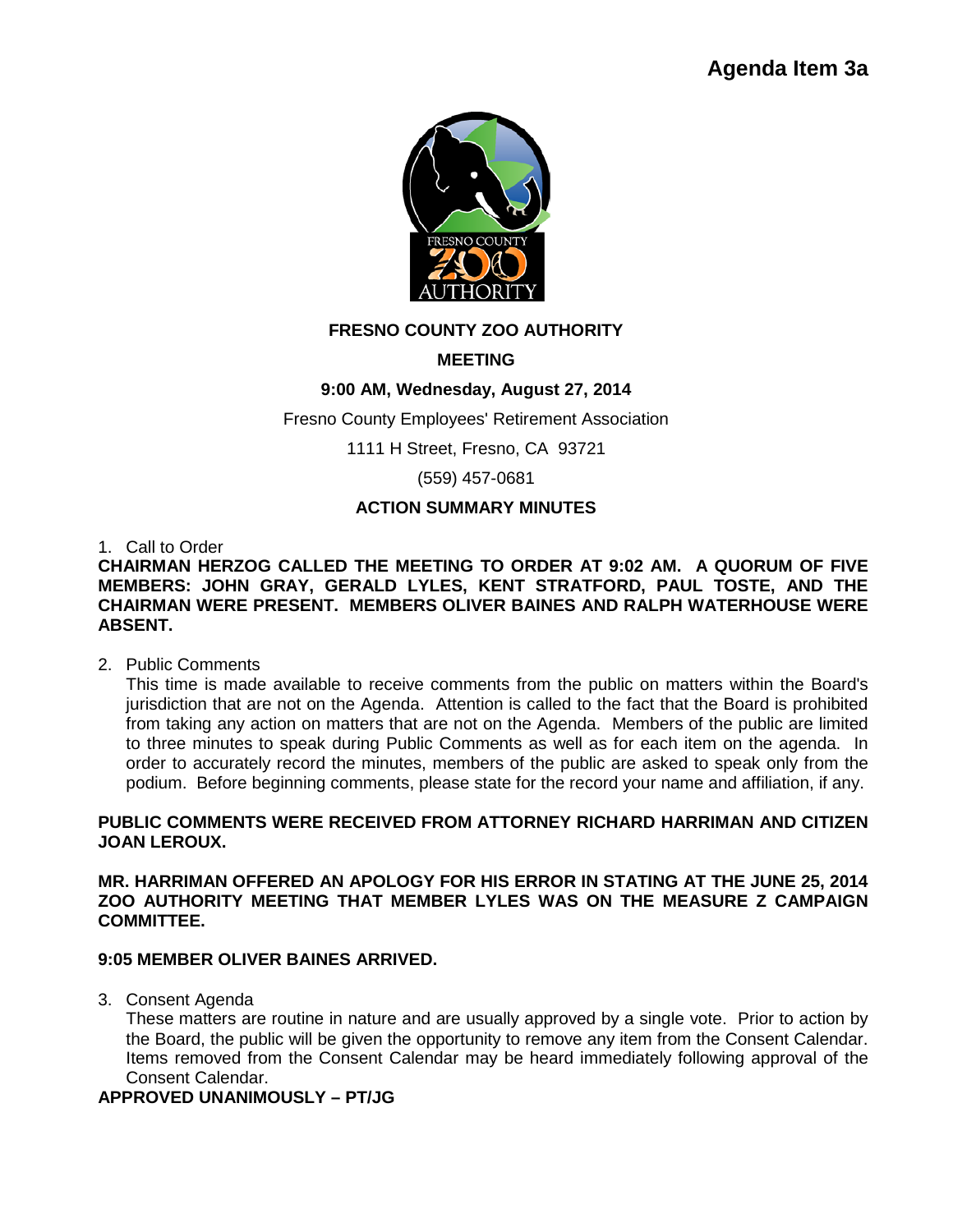- a. Review and approve minutes of two meetings held June 25, 2014
- b. Review and approve payment of County of Fresno invoice for Professional and Specialized Services in the amount of \$20,426.06 for June and July 2014
- c. Receive Treasurer's Reports for June 2014, the Quarter ended June 30, 2014 and July 2014
- d. Approve and authorize Chairman to sign *Amendment 1 to Agreement Regarding Procedures for Distribution of Tax Revenue to the Chaffee Zoo*
- 4. Receive Fresno Chaffee Zoo Director's Report

**RECEIVED -- DIRECTOR SCOTT BARTON STATED ATTENDANCE IS AHEAD OF LAST YEAR, WORK ON AFRICAN ADVENTURE "IS GOING VERTICAL" AND BOARD MEMBERS ARE WELCOME TO VISIT THE SITE. THE PROJECTED OPENING DATE IS OCTOBER 2015. DIA DE LOS NIÑOS HAD 6,200 VISITORS LAST SUNDAY; SUMMER CAMP BROKE ATTENDANCE RECORDS; ICE CREAM ZOOFARI SOLD OUT; AND IN SEPTEMBER DINO NIGHT AND THE ANNUAL SAFARI NIGHT FUNDRAISER WILL BE HELD.**

5. Receive Fresno Chaffee Zoo Finance Director's report

**RECEIVED -- FINANCE DIRECTOR BRIAN GOLDMAN REPORTED THAT YEAR-TO-DATE SURPLUS IS TWICE THE PROJECTED AMOUNT; SELF-GENERATED REVENUE IS 9% OF YTD BUDGET, PERSONNEL AND OPERATING EXPENSES ARE 10% AND 7% UNDER BUDGET, RESPECTIVELY; YTD ATTENDANCE IS 10% AHEAD OF BUDGET AND 4% AHEAD OF LAST YEAR.**

**COMMENTS WERE RECEIVED FROM MR. HARRIMAN AND MS. LEROUX.**

6. Approve Fresno's Chaffee Zoo Corporation Fiscal Year 2014 Amended Operations budget **APPROVED UNANIMOUSLY -- PT/JG -- FINANCE DIRECTOR GOLDMAN REVIEWED THE HANDOUT THAT ILLUSTRATED THE AMENDED BUDGET COMPARED TO THE ORIGINAL BUDGET, AND THE REMOVAL OF \$100,000 IN MEASURE Z RENEWAL DONATIONS AND EXPENSES OF \$425,000. \$75,000 IS RESERVED TO REIMBURSE BALLOT COSTS.**

7. Approve Fresno's Chaffee Zoo Corporation request to roll over Measure Z Capital funds totaling \$297,657

**APPROVED UNANIMOUSLY -- PT/JG -- FINANCE DIRECTOR GOLDMAN EXPLAINED THE REQUEST TO ROLL OVER FUNDS FIRST APPROVED IN 2012 FOR AFRICAN ADVENTURE DESIGN, THE EXPLORATION STATION AND TROPICAL TREASURES. DESIGN IS COMPLETE AND PERMITS ARE IN PROCESS FOR THE EXPLORATION STATION; TROPICAL TREASURES IS UNDERGOING RENOVATION THAT HAD BEEN DELAYED BY SEA LION COVE.**

**MEMBER GRAY REQUESTED A DESCRIPTION OF TROPICAL TREASURES. MEMBER TOSTE ASKED ABOUT ONGOING DESIGN COSTS FOR AFRICAN ADVENTURE; MR. GOLDMAN AND AFRICAN ADVENTURE CONSTRUCTION MANAGER JON WHELESS EXPLAINED THE STATE REQUIREMENT FOR AN ARCHITECT ON-SITE DURING CONSTRUCTION. MEMBER TOSTE ASKED ABOUT THE EXPLORATION STATION, AND FOR FUTURE ROLLOVER REQUESTS TO INCLUDE A PRESENTATION ON THE PROJECTS. DIRECTOR BARTON WILL PROVIDE A FULL UPDATE ON THE CAPITAL BUDGET AT THE NEXT MEETING.** 

**PUBLIC COMMENTS WERE RECEIVED FROM MS. LEROUX AND MR. HARRIMAN.**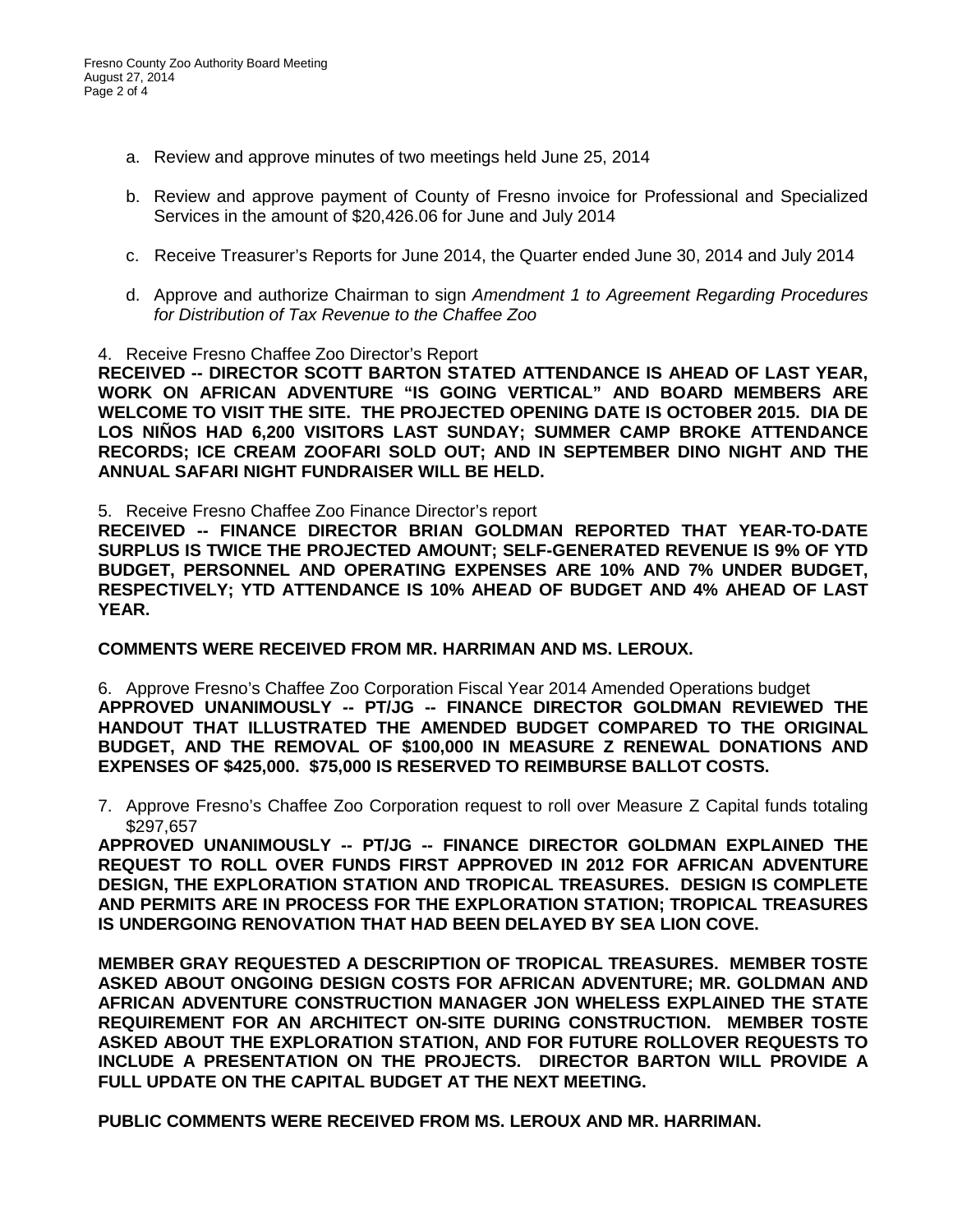8. Adopt Resolution concurring with proposed amendment to Fresno's Chaffee Zoo Corporation's Policy on the Procurement of Goods and Services, Including the Bidding & Selection Process for Construction Projects.

**MEMBER TOSTE STATED HE WOULD LIKE TO STRIKE THE WORDS "WISHES TO" AND SUBSTITUTE THE WORD "CHANGE" TO "CHANGES" IN THE FIRST LINE OF PARAGRAPH 2 ON PAGE 2. MEMBER GRAY POINTED OUT THAT IN PARAGRAPH 3, LINE 2, "EXHIBIT 1" SHOULD BE "EXHIBIT A".** 

**MEMBER LYLES MADE A MOTION TO ADOPT THE RESOLUTION SUBJECT TO THE CHANGES MENTIONED; THE MOTION WAS SECONDED BY MEMBER TOSTE AND THE VOTE WAS UNANIMOUS.**

9. Authorize Chair to sign *Agreement Regarding Maintenance Of Retention Payments By Zoo Corporation*

**COORDINATOR CROSBY INTRODUCED THE ITEM. COUNSEL WILLE SAID THAT THE AGREEMENT HAD NOT STATED A PROCEDURE FOR THE RELEASE OF THE RETENTION, BUT TWO CHOICES WERE AVAILABLE: 1.) UPON DOCUMENTATION OF PROJECT COMPLETION, THE BOARD COULD MEET TO APPROVE THE RELEASE OF THE RETENTION, OR 2.) RETENTION COULD BE RELEASED UPON THE APPROVAL OF THE FINAL INVOICE FOR THE PROJECT, AS WAS DONE FOR SEA LION COVE.** 

**MEMBER GRAY STATED HE WOULD LIKE THE BOARD TO HAVE THE FINAL SAY IN RELEASING THE RETENTION. THE CHAIRMAN CONCURRED AND ASKED THAT THIRD PARTY CERTIFICATION ALSO BE INCLUDED. MEMBER TOSTE CONSIDERED THE PHRASE "NOT LATER THAN 10 DAYS" TO NOW BE IMPRACTICAL, CONSIDERING MEMBERS HAD EXPRESSED A PREFERENCE TO HOLD A MEETING TO APPROVE THE RELEASE OF THE RETENTION. COUNSEL WILLE SUGGESTED ELIMINATING THE PHRASE AND BEGINNING THE SENTENCE WITH "PRIOR", AND THAT THE BOARD WOULD HOLD A MEETING FOR APPROVAL AS SOON AS PRACTICAL.** 

**MEMBER TOSTE MADE THE MOTION TO AUTHORIZE THE CHAIRMAN TO SIGN THE AGREEMENT WITH THE CHANGES DISCUSSED, INCLUDING CHANGING THE RETENTION PERCENTAGE FROM 10% TO 5%. IT WAS SECONDED BY MEMBER GRAY AND APPROVED UNANIMOUSLY.** 

#### **COMMENTS WERE RECEIVED FROM MS. LEROUX AND MR. HARRIMAN.**

- 10. Discuss Biennial Conflict of Interest Code Review, the Zoo Authority's 2012 Code, and Board of Supervisors' comments regarding disclosure categories; and,
	- a. If amendments are not needed, authorize Chair to sign the 2014 Local Agency Biennial Notice, or
	- b. If amendments are needed, authorize Chair to sign the 2014 Local Agency Biennial Notice and provide direction to staff to return with draft revised code for adoption.

**APPROVED UNANIMOUSLY -- OB/PT -- AFTER CLARIFICATION FROM COUNSEL WILLE AND DISCUSSION, MEMBERS DETERMINED TO KEEP CURRENT CONFLICT OF INTEREST DISCLOSURE CATEGORIES UNCHANGED.**